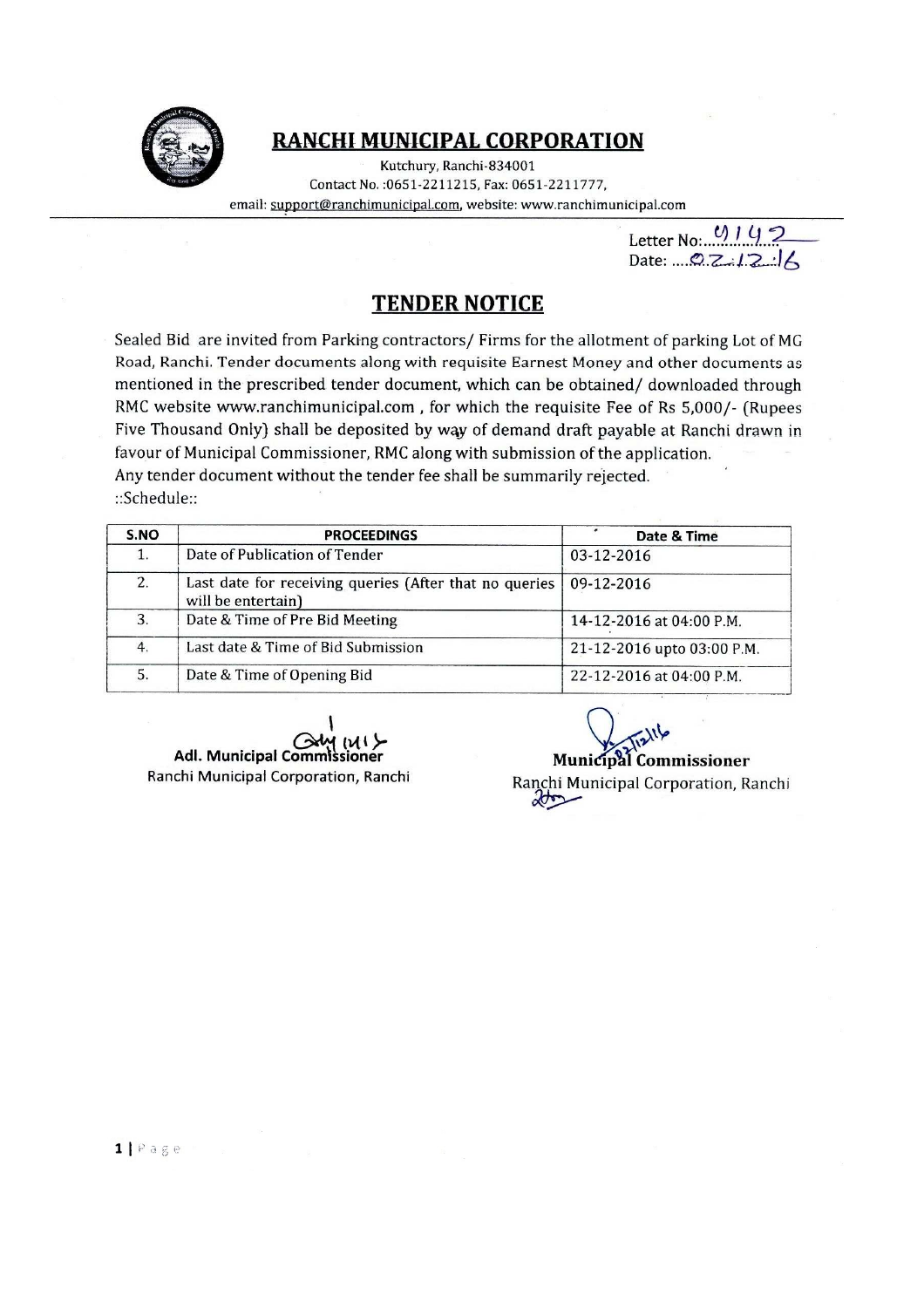## **MEMORANDUM OF INFORMATION FOR THE ALLOTMENT OF PARKING LOT IN MG ROAD, RMC AREA**

- 1. Cost of Tender Document Fee N.A.
- 2. Last date and time of download of Tender Document
- 3. Last date and time of of bid submission
- 4. Time and date of opening of Bids .
- 5. Amount of Earnest Money and Tender Document Fee in the form of Bank Draft will be submitted physically in the office. The EMD will be 25% of tender amount.

Tenderer/Applicants are advised in their own interest to visit and see the parking lots before submitting their tender.

- 6. The allotment shall be made purely on 'as is where is' basis and no representation for dispute in the area or any account, whatsoever, shall be entertained in this regard.
- 7. The Tenderers has to submit their in two envelop Technical Bid and Financial Bid.
- 8. The Tenderers has to submit all the required details mentioned in the Tender documents. All the required Documents has to be submitted to the office
- 9. Tender application for fresh allotment will be entertained only upon furnishing a "No dues Certificate" in the form of an undertaking on non judicial paper that nothing is payable against him/them from any previous contract/agreement/work awarded by the RMC.
- 10. The detailed terms and conditions of allotment shall be as per the Draft Surface Parking Licence Agreement enclosed (Annexure –IV)
- 11. The period of contract shall be for 15 months for the period up to 31-03-18 subject to the provisions contained in Annexure –IV
- 12. RMC reserves the right to allot/cancel the Tenders invited for the allotment of any/all parking lots as it may consider deem fit and proper and to reject any/all the tenders/applications without assigning any reasons.

Signature of Tenderer/Applicant

Address\_\_\_\_\_\_\_\_\_\_\_\_\_\_\_\_\_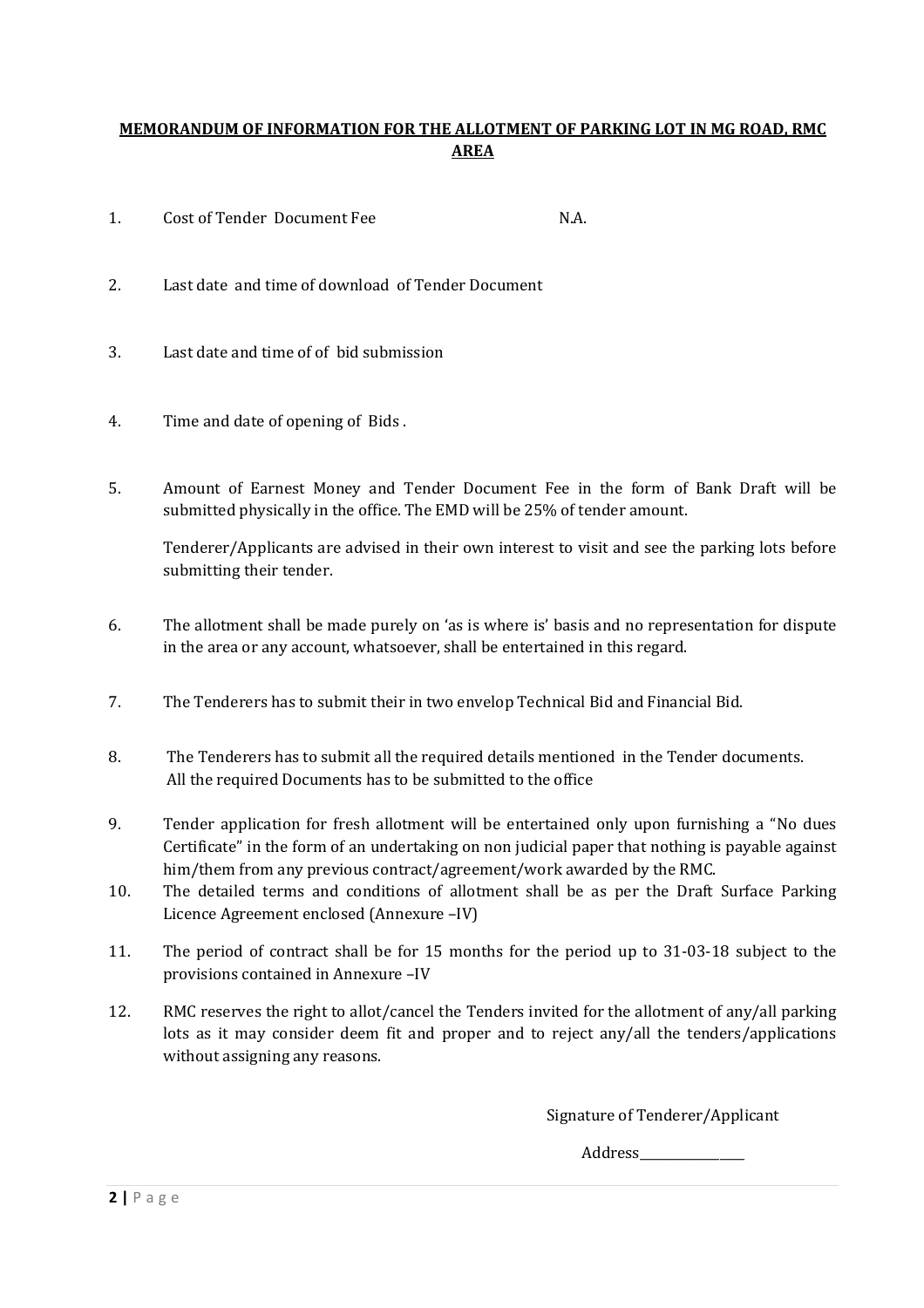## **Annexure-I**

Instructions for the Biddeers for the Online Bid Submission for the allotment of Parking Lots in MG ROAD RMC AREA.

Tender Document can be downloaded from the www.ranchimunicipal.com. The Bids needs to be submitted at office. Earnest money and Tender document fee needs to be physically deposited in the office of RMC and the details of the fees needs to be submitted online at the e-tendering portal.

## **(Technical Bid):-**

All the forms available in the stage needs to be filled in properly and all the documents required needs to submitted in the required format and should be clearly visible. Tenders not containing or not accompanied by the aforesaid documents / details would not be considered and would be rejected outright. Technical bid will be opened first and only if it is found complete in all respect. It should be duly signed by the authorized signatory of the firm or contractor. All the documents should be properly page numbered along with index at the top. The Financial bid would be opened. The decision of RMC shall be final and binding. No claim whatsoever in this regard shall be entertained. The Tenderers shall give a presentation and working demo of Parking Vending Machines and online Revenue Collection process on time scheduled by RMC.

The Tenderers who fail to give a presentation and demo of complete Parking solution will be disqualified.

## **(Financial Bid):-**

The tenderers needs to submit their Financial bid in the specified format made available in Financial bid stage of the tender and needs to be submitted along with technical bid in separate envelop. The minimum reserve price for monthly license fees of MG Road, Ranchi parking is  $\text{\textless}10,00,000/$ - (Ten Lakhs only) excluding all taxes. (Service Tax, EPF No. of Employees, etc.) The heights monthly license fee will be considered as successful bidder.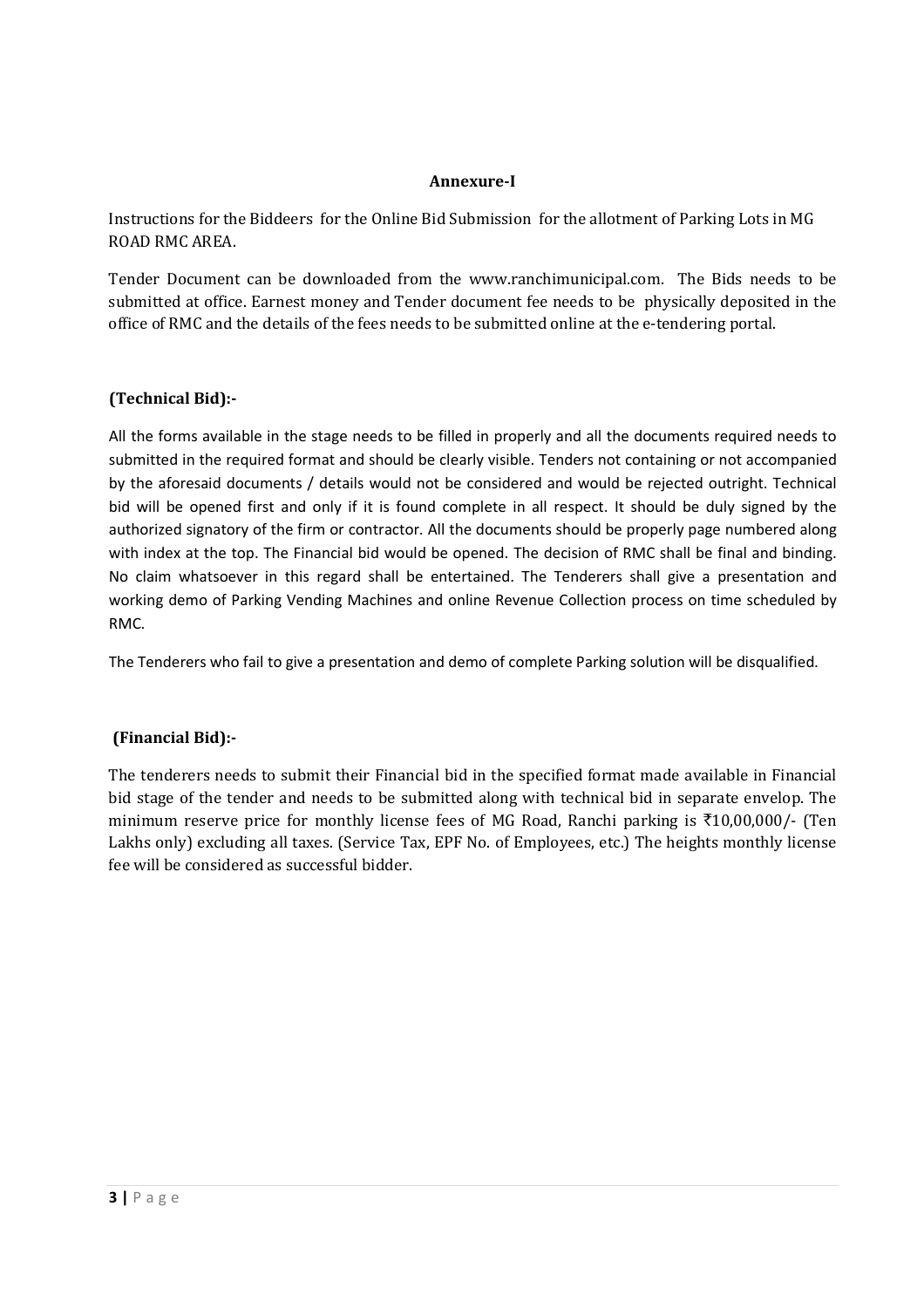### **:: SITE DETAILS ::**

# Parking Management Plan for M.G. Road, Ranchi

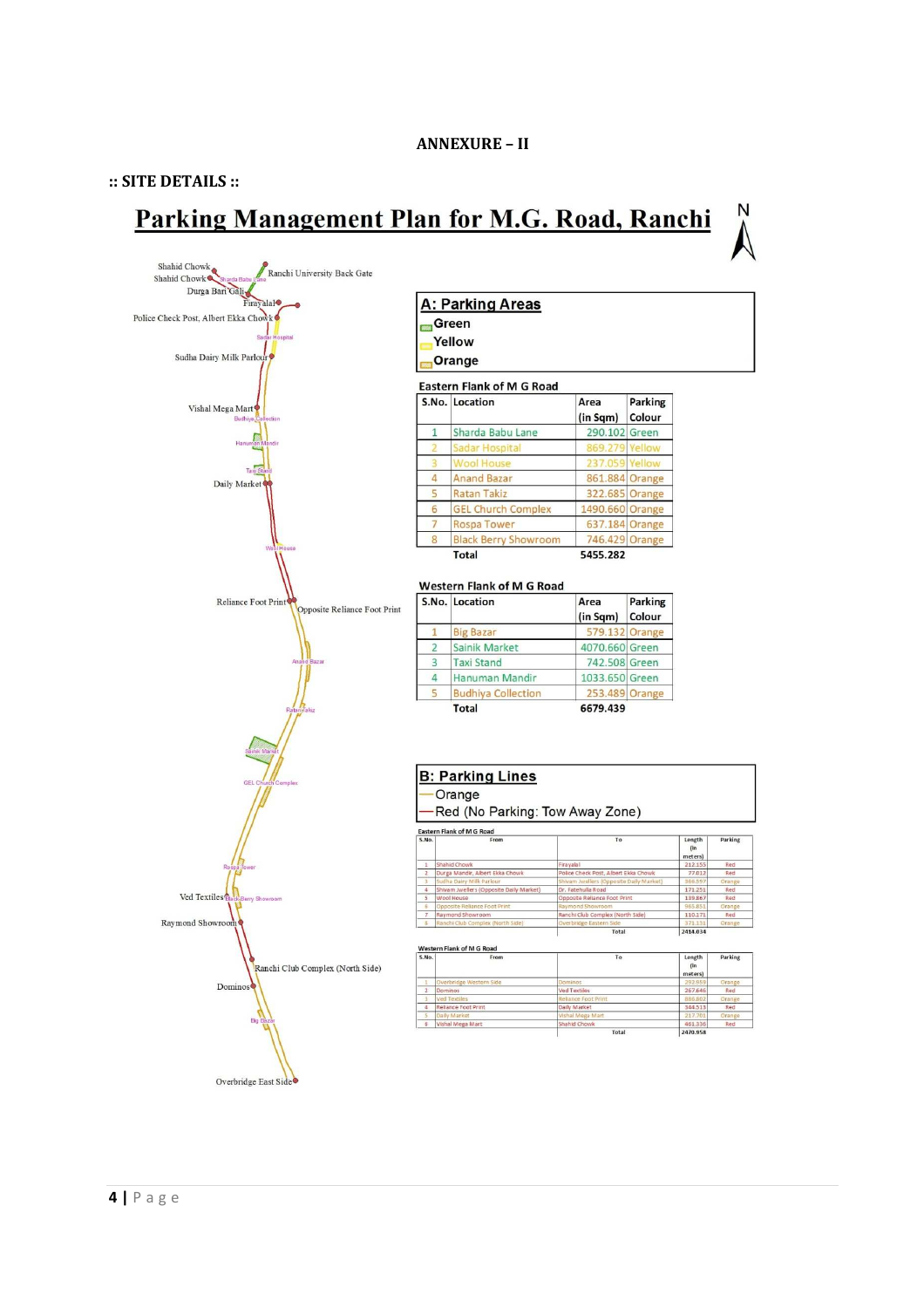## **Eastern Flank of M G Road**

| S.No. | <b>From</b>                                    | Τo                                     | <b>Parking</b> |
|-------|------------------------------------------------|----------------------------------------|----------------|
|       | <b>Shahid Chowk</b>                            | Firayalal                              | Red            |
|       |                                                | Police Check Post, Albert Ekka         |                |
|       | Durga Mandir, Albert Ekka Chowk                | Chowk                                  | Red            |
|       |                                                | <b>Shivam Jwellers (Opposite Daily</b> |                |
| 3     | <b>Sudha Dairy Milk Parlour</b>                | Market)                                | Orange         |
| 4     | <b>Shivam Jwellers (Opposite Daily Market)</b> | Dr. Fatehulla Road                     | Red            |
| 5.    | <b>Wool House</b>                              | <b>Opposite Reliance Foot Print</b>    | Red            |
| 6     | <b>Opposite Reliance Foot Print</b>            | <b>Raymond Showroom</b>                | Orange         |
|       | <b>Raymond Showroom</b>                        | Ranchi Club Complex (North Side)       | Red            |
| 8     | Ranchi Club Complex (North Side)               | <b>Overbridge Eastern Side</b>         | Orange         |

## **Western Flank of M G Road**

| S.No. | From                       | To                         | Parking |
|-------|----------------------------|----------------------------|---------|
|       |                            |                            |         |
|       | Overbridge Western Side    | <b>Dominos</b>             | Orange  |
|       | <b>Dominos</b>             | <b>Ved Textiles</b>        | Red     |
|       | <b>Ved Textiles</b>        | <b>Reliance Foot Print</b> | Orange  |
| 4     | <b>Reliance Foot Print</b> | <b>Daily Market</b>        | Red     |
|       | <b>Daily Market</b>        | <b>Vishal Mega Mart</b>    | Orange  |
| 6     | <b>Vishal Mega Mart</b>    | <b>Shahid Chowk</b>        | Red     |

## **Eastern Flank of M G Road**

| S.No.          | <b>Location</b>       | Area     | <b>Parking</b> |
|----------------|-----------------------|----------|----------------|
|                |                       | (in Sqm) | Colour         |
| 1              | Sharda Babu Lane      | 290.102  | Green          |
| $\overline{2}$ | <b>Sadar Hospital</b> | 869.279  | Yellow         |
| 3              | <b>Wool House</b>     | 237.059  | Yellow         |
| 4              | <b>Anand Bazar</b>    | 861.884  | Orange         |
| 5              | Ratan Takiz           | 322.685  | Orange         |
| 6              | <b>GEL Church</b>     | 1490.660 | Orange         |
|                | Complex               |          |                |
| 7              | <b>Rospa Tower</b>    | 637.184  | Orange         |
| 8              | <b>Black Berry</b>    | 746.429  | Orange         |
|                | Showroom              |          |                |
|                | <b>Total</b>          | 5455.282 |                |

## **Western Flank of M G Road**

| S.No.          | <b>Location</b>           | Area     | <b>Parking</b> |
|----------------|---------------------------|----------|----------------|
|                |                           | (in Sqm) | Colour         |
|                | <b>Big Bazar</b>          | 579.132  | Orange         |
| $\overline{2}$ | <b>Sainik Market</b>      | 4070.660 | Green          |
| 3              | <b>Taxi Stand</b>         | 742.508  | Green          |
| 4              | <b>Hanuman Mandir</b>     | 1033.650 | Green          |
| 5              | <b>Budhiya Collection</b> | 253.489  | Orange         |
|                | <b>Total</b>              | 6679.439 |                |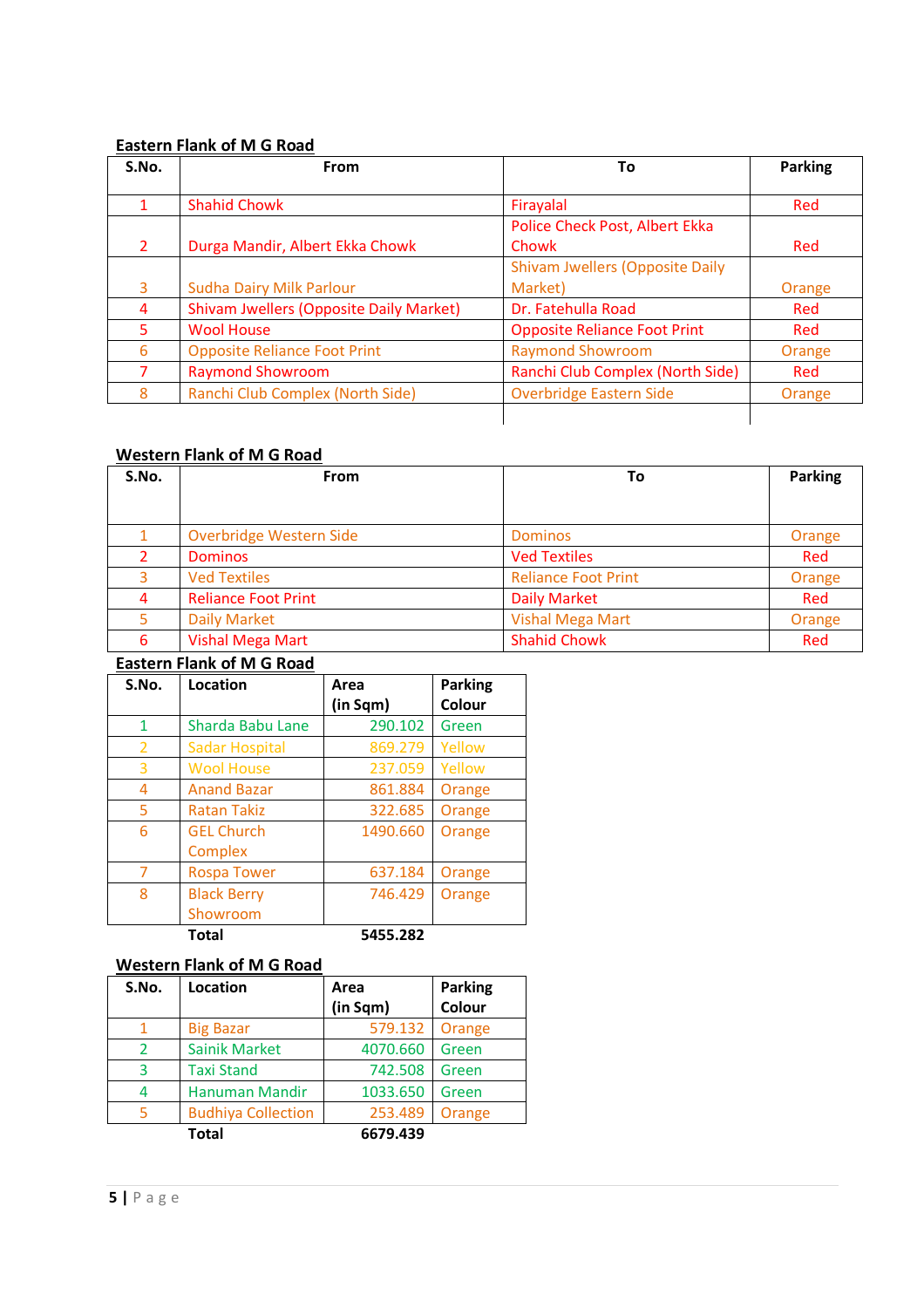## **ANNEXURE – III**

#### **DOCUMENTS TO BE SUBMITTED ALONG WITH TENDER FORM**

1. Basic information about Bidder and parking site for which the Bid has been submitted

2. Copy (self attested) of Certificate of Registration with RMC (if bidder is RMC registered Contractor)

3. No Dues Certificate issued under the signatures of Additional Municipal Commissioner if bidder is RMC registered Contractor)

- 4. Tender fee & EMD in the form of DD
- 5. An affidavit that the firm or contractor has not been blacklisted by any of the Govt. Organization /PSUs

6. Valid PAN Number.

7. Other documents as per the Bid Documents.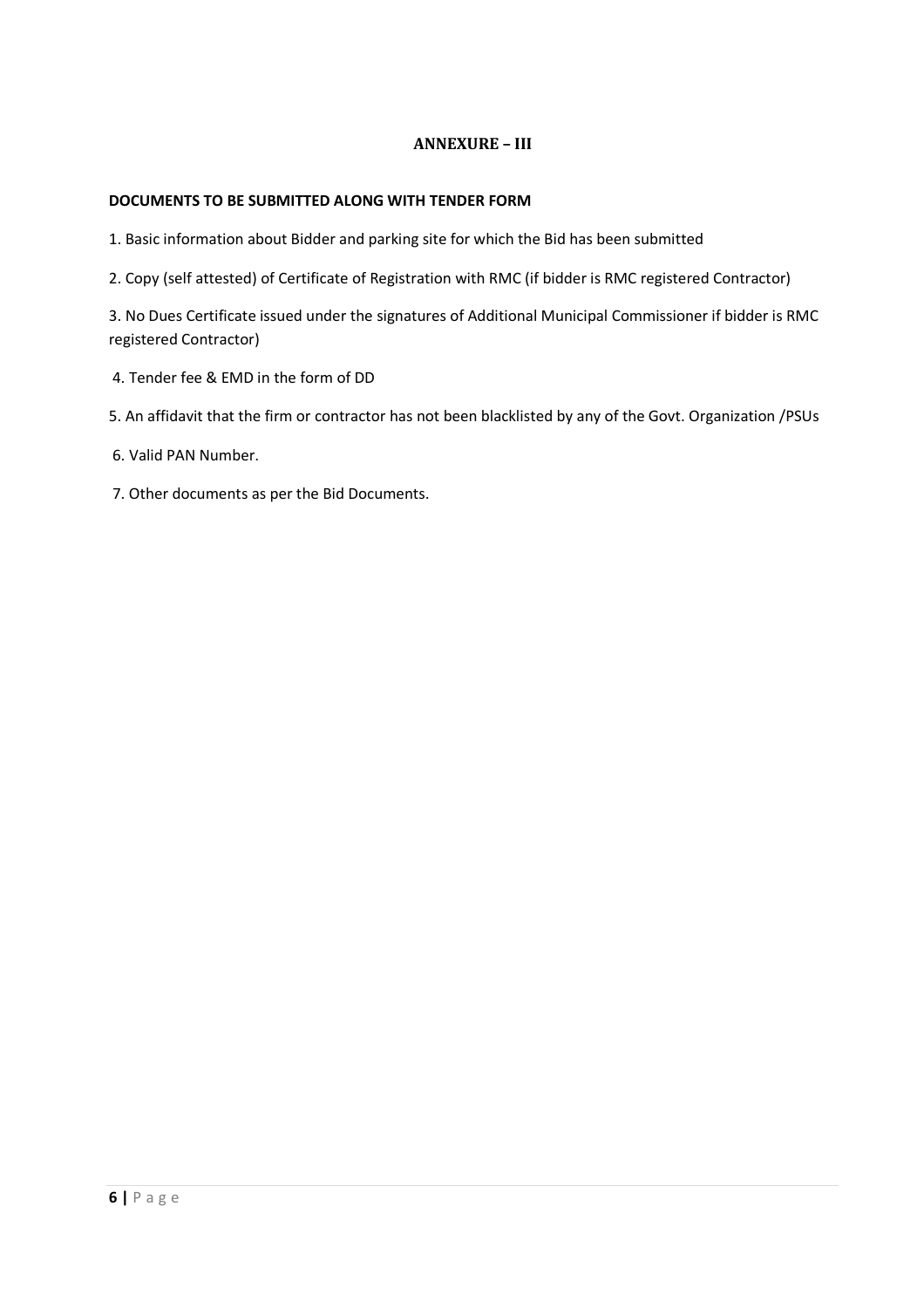## **ANNEXURE – IV**

## **Draft Surface Parking License Agreement**

This Agreement (the "Agreement") for operation and maintenance of the approved parking lot is made this {day} of {month}, {year} at {place} and entered into:

### BY AND BETWEEN

[Define the entity with complete narration] (hereinafter referred to as the CONTRACTOR) and which expression shall mean and include, unless repugnant to the context, its successor; and permitted assigns, a (state the type of contracting entity) body, having its principal office at {state the principal/registered place of incorporation/residence/work},

### AND

Ranchi Municipal Corporation (hereinafter referred to as RMC interchangeably) and which expression shall mean and include, unless repugnant to the context, its successor; and permitted assigns, a statutory body within the meaning of Ranchi Municipal Corporation.

### RECITALS

WHEREAS, the RMC regulates the parking of vehicles by providing surface parking facilities in its area with the objective of effecting a congestion free public transportation on roads, pathways, areas ("Parking Lots") to serve the transport commuters of/within New Ranchi; and

WHEREAS, RMC had, invited competitive proposals through an open bid for operating and maintaining the parking lots. In response thereto RMC received proposals from several persons including the CONTRACTOR.

WHEREAS RMC, after evaluating the aforesaid bids accepted the Bid submitted by the CONTRACTOR and issued Letter of Acceptance No. \_\_\_\_\_\_\_\_\_\_ dated \_\_\_\_\_\_\_\_\_\_\_\_ to the CONTRACTOR for grant of license for operating and maintaining the surface parking lots and to collect parking charges from the public

WHEREAS, the parties hereto desire to set forth agreed-upon responsibilities for and in connection with the grant of license for operation and maintenance of the Ranchi ("Parking Lots").

NOW THEREFORE, it is hereby agreed by and between the RMC and the CONTRACTOR as follows:

#### **1. DEFINITIONS AND INTERPRETATIONS**

| a. | "Act" means the JMC Act 2011.                                 |  |  |
|----|---------------------------------------------------------------|--|--|
| b. | "Agreement" shall mean this agreement executed between RMC    |  |  |
|    | and the CONTRACTOR and shall, unless repugnant to the context |  |  |
|    | include all schedules, exhibits, annexes, addendums and       |  |  |
|    | alterations hereof.                                           |  |  |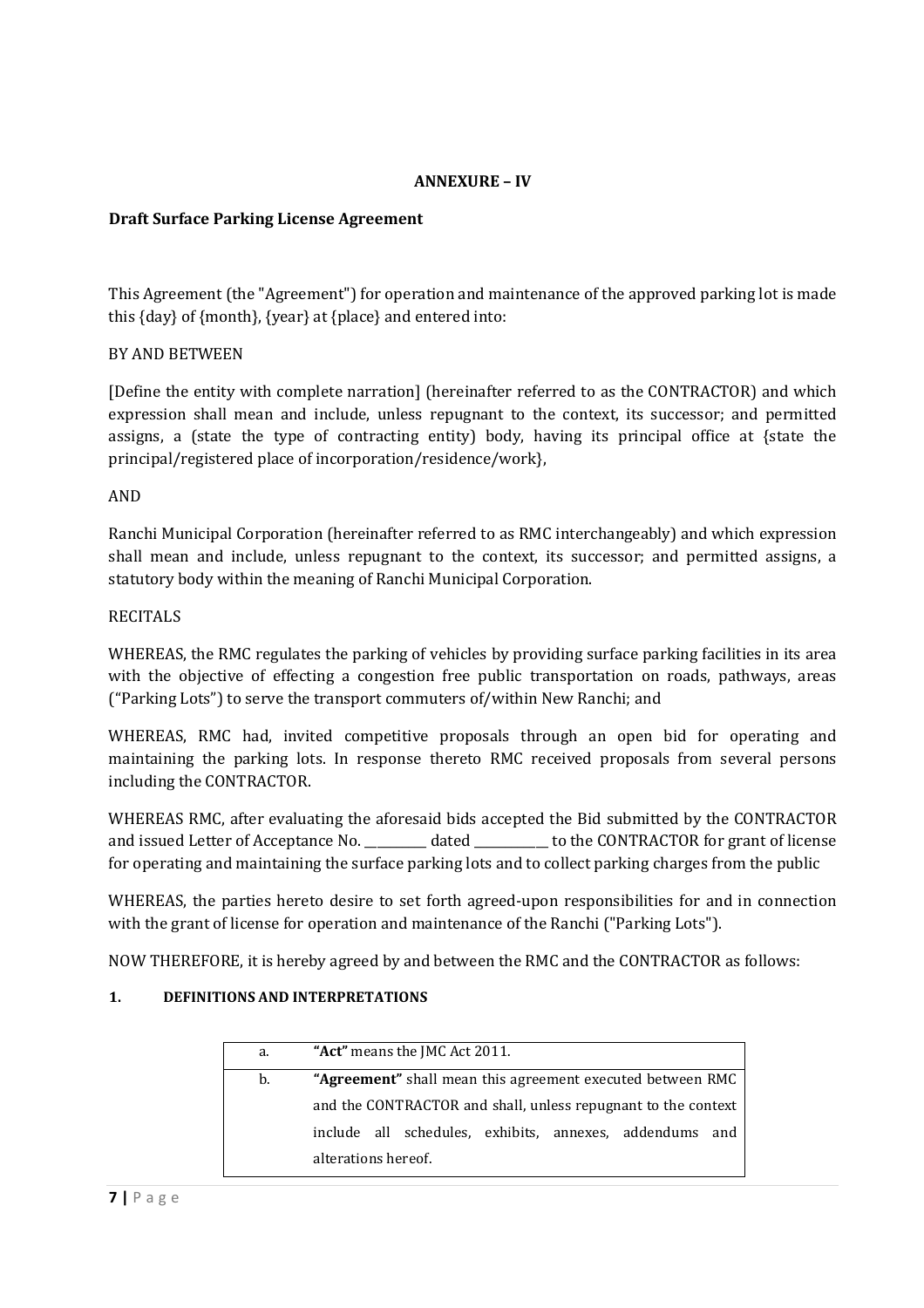| c. | "Applicable Laws" shall mean, as to any person, the certificate of      |  |  |
|----|-------------------------------------------------------------------------|--|--|
|    | in Council and byelaws or other organizational or governing             |  |  |
|    | documents of such person, all domestic or foreign laws (including       |  |  |
|    | but not limited to any environmental laws), treaties, ordinances,       |  |  |
|    | judgments, injunctions, writs, orders and stipulations of any           |  |  |
|    | Court, arbitrator, governmental agencies or authority and statute,      |  |  |
|    | rules, regulations, orders, and interpretations thereof of any          |  |  |
|    | State,<br>Provincial,<br>county,<br>federal.<br>municipal,<br>regional. |  |  |
|    | environmental or other government entity, instrumentality,              |  |  |
|    | agency, authority, court or other body (i) applicable to or binding     |  |  |
|    | upon such persons or any of its property or to which such person        |  |  |
|    | or any of its property is subject (ii) having jurisdiction over all or  |  |  |
|    | any part of the products or otherwise in connection with Seller's       |  |  |
|    | obligations under this agreement.                                       |  |  |
| d. | "Authority" shall mean any government entity.                           |  |  |
| e. | "Council" means the Ranchi Municipal Corporation as defined             |  |  |
|    | under the Act.                                                          |  |  |
| f. | "Government Entity" shall" mean any central, state or local             |  |  |
|    | governmental, regulatory statutory authority or body and any            |  |  |
|    | entity exercising executive, legislative: Judicial; regulatory or       |  |  |
|    | administrative functions of or pertaining to government within          |  |  |
|    | the Territory.                                                          |  |  |
| g. | "Parking Lot"<br>means<br>any Council's<br>approved<br>for<br>area      |  |  |
|    |                                                                         |  |  |
|    | temporarily stationing of the vehicles.                                 |  |  |

## 2. **LICENSE FEE**

Subject to the terms and conditions herein set out, the RMC does hereby grant and the CONTRACTOR does hereby accept the license to operate and maintain the licensed parking lot/(s) more specifically described in Annexure - II of this agreement. The CONTRACTOR shall be entitled to levy and collect the surface parking fee from the users of the surface parking lots as per Annexure-VI of this agreement. In consideration of the RMC having granted such license to the CONTRACTOR, the CONTRACTOR shall pay to RMC an amount of Rs \_\_\_\_\_\_\_\_\_\_\_\_\_\_\_\_ per month (the License Fees) during the term of the license. The contractor will have to pay the one month's fees as a security deposit and one month's fees in advance after the award of work.

#### 3. **DESCRIPTION OF PARKING LOTS**

The parking lots consist of the defined & marked surface parking area, parking bay within RMC limits, as more particularly described in Annexure -II the "Parking Lot Site Plan," attached hereto and incorporated herein as an integral part of this Agreement.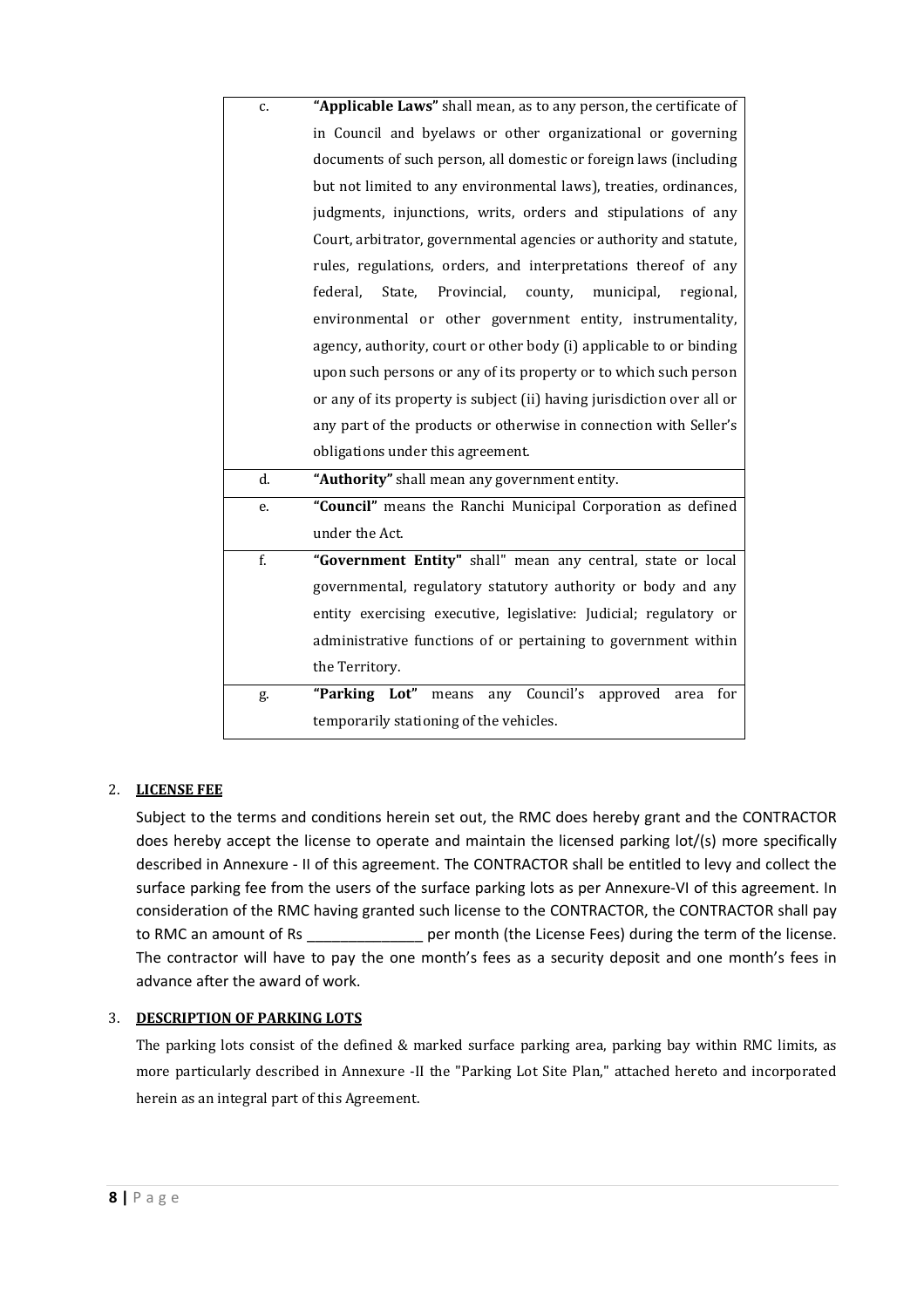### 4. **TERM**

If the LICENSEE is desirous of terminating the license hereby created before the expiry of the period of the license, it shall give to Council, three months notice in writing of its intention to terminate the license and on the expiry of the said period, the agreement shall stand terminated. However, the interest free security deposit will stand forfeited in favour of the Licensor (Council).

Notwithstanding anything contrary contained in this agreement, nothing would prevent the Municipal Commissioner to terminate this contract forthwith should in case a situation so warrant in public interest & exigency deemed fit and proper in larger public interest and without requiring any notice to the CONTRACTOR whatsoever.

#### **5. OPERATIONS**

#### A. **Hours of Operation**

TheCONTRACTOR shalloperate the parking lots for 14 hrs a day from 8AM to10PM throughout the year.

#### B. **Parking Rates**

The parking lots of RMC area are categorized in Group 'A' (Green Category Parking), Group 'B' (Yellow Category Parking), & Group 'C' (Orange Category Parking), according to the demand for parking. The CONTRACTOR shall charge rates for parking as approved by RMC as specified in Annexure-VI of this agreement.

### **C. Security**

The CONTRACTOR shall be responsible for and shall provide security routine and shall respond to crimes on parking lots.

## **D. Parking Enforcement/Towing**

The CONTRACTOR along with RMC shall be responsible for the enforcement of parking payments and violations according to rules and regulations established by RMC. The CONTRACTOR shall assist in the towing of illegally parked vehicles, by RMC or by the Ranchi Traffic Police.

## **E. Parking Vending Machines and Revenue Collection**

It is mandatory that the CONTRACTOR shall have to install "Point of Sale Machine" or "Hand Held Device" or any other machine/device as approved by RMC to record the time of entry and the Reg no. of the vehicle at his own cost. Failure to provide and maintain such machines shall attract penalties as per provisions of this agreement. Further it should also provide to online real time data connected with central server on mutually agreed format. The contractor should make a web based dash board to view daily collection report and other MIS Reports.

## **6. Parking Area**

The CONTRACTOR shall operate the parking within the designated area as per **Annexure - II** to this agreement. A white line shall be drawn earmarking the area. No portion of any parked vehicle will be allowed to hang out of white line. In case of violation is observed the vehicles can be towed away by the RMC or by Traffic Police and the CONTRACTOR will be liable for penalty as per the provisions of this agreement.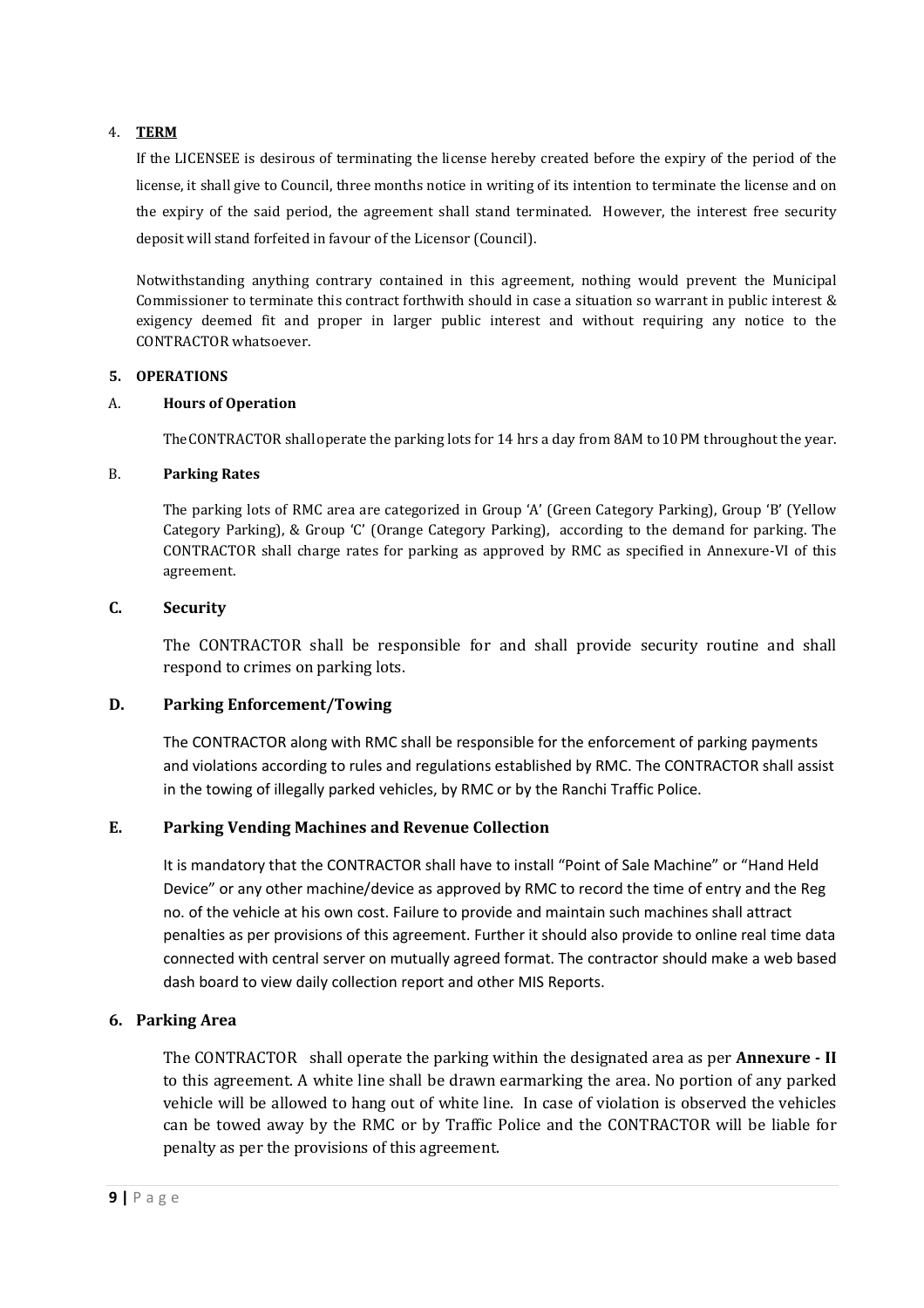### **ANNEXURE – V**

#### **:: GENERAL TERMS & CONDITIONS ::**

- a) That the parking lots are allotted on 'as is where is' basis and the CONTRACTOR agrees not to raise any dispute regarding the allotted/approved area and the area shown against the respective parking lot may be treated as an approximate area.
- b) That the CONTRACTOR agrees that no rebate whatsoever shall be admissible for the parking lots for national functions, temporary official functions of the Council/Government/Authorities or any entity duly authorized & permitted by the RMC to hold any function at the parking place. Other than the above said occasion any other disturbance at the parking place if not removed by law enforcement agencies will call for a rebate in license fees on pro rata basis.
- c) That the RMC agrees to grant license to the CONTRACTOR for a minimum period fifteen months for the period up to 31.03.2018 from the allotment date subject to the successful Tenderer depositing the one month's license fee as Security deposit and one month advance after adjustment of the Earnest Money deposited if any.
- d) That the license fee shall commence from the fourth day of the allotment date. Or date of receipt of the Letter of Acceptance, whichever is earlier. That it is a term of this agreement that the CONTRACTOR shall at no time raise any dispute regarding the date of commencement of license fee and nor it shall be entertained for any reason whatsoever by the Council. It is agreed that should in case the CONTRACTOR defaults in the payment of two monthly installments, this agreement shall be liable for automatic termination and forfeiture of security deposit. It is agreed that the CONTRACTOR shall be fully liable to pay for all/any of the charges/fee/tax levied by any statutory/governmental authority and that failure/inability to do so would ipso facto terminate this agreement with the forfeiture of security deposit and RMC shall not entertain any claim (s) in this regard.
- e) That the CONTRACTOR agrees to pay the license fee to be deposited in RMC treasury by way of a Demand Draft payable in favor the Municipal Commissioner, RMC by the 7th of each month starting from completion of one month from date of signing the contract agreement and shall be liable to pay an interest @18% per annum for its failure/inability to pay the sum due to the RMC. The interest shall be charged for the entire month in case of delayed payments.
- f) That the CONTRACTOR agrees to deposit two months' license fee as a refundable security deposit with the Council to be released only upon successful completion of the work (unless the said amount is forfeited for any breach of contract) and that the said Security Deposit shall not carry any interest.
- g) That the parties agree that the CONTRACTOR shall be liable to complete all the formalities concerning deposit of advance license fee and execution of the license deed on a non-judicial stamp paper of Rupees One Hundred to be purchased & executed by the tenderer within seven days of the date of issue of the allotment letter. In case the successful bidder fails to complete any/all the requisite formalities, its offer shall be liable to be rejected and the Earnest Money forfeited. Thereafter it shall be the entire discretion of the RMC to deal with the said parking lot as it deems fit and proper.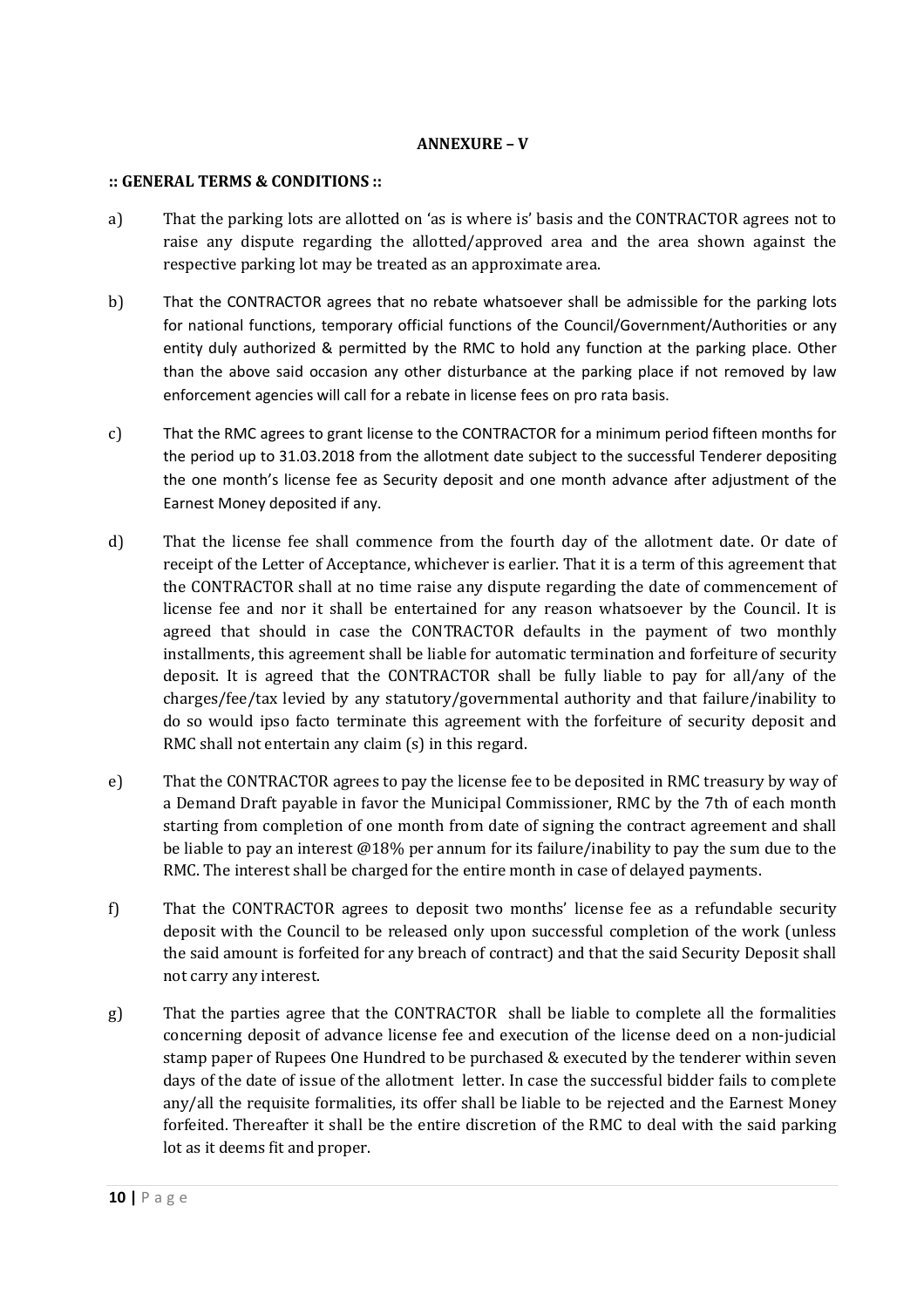- h) That the parties to this agreement shall expressly communicate in writing as regards any change in/of address, constitution or otherwise at the address & manner of communication as set in this agreement.
- 7. That the CONTRACTOR shall not operate for parking in a radius of 50 mtrs of any intersection.
- 8. That the parties hereto agree that the CONTRACTOR shall not be eligible for any rebate, refund or modification whatsoever to the CONTRACTOR's financial commitments/obligations to the RMC for whatever reason. However if the area of the parking lot is affected due to execution of any civil/excavation work by any governmental authority, Any Religious function with an approval of RMC, the CONTRACTOR shall submit his report within 7 days of the date of occurrence of the hindrance supported with photograph and verified by an officer duly authorized in this behalf by Council. The proportionate rebate (Pro rata basis)of intervening period from the date of receipt of notice from contractor and receipt/acceptance of report of concerning department shall be worked out and will be adjusted accordingly against the license fee payable on pro-rata rate by the contractor for future period, however, till receipt and acceptance of report the contractor shall continue to pay the original license fee as fixed at the time of allotment. After completion of the work, a similar report shall also be submitted to determine the actual period of hindrance.
- 9. That the CONTRACTOR shall not cause any interference/hindrance to any activity of the RMC or any government authority at the parking site in regards to the laying of pipe/conduit/cable etc and the the CONTRACTOR get the affected area redone at his own expense in an expedient manner as is expected of a prudent person.
- 10. That the CONTRACTOR agrees that it shall conform to the RMC pattern for parking of cars/two wheelers including inlet and exit for and the CONTRACTOR shall be bound to park the vehicles according to that said pattern and that in no case shall the CONTRACTOR allow washing of the cars/two wheelers/servicing/repairing etc. in the parking lot/area and that the CONTRACTOR shall ensure that such area (s) are kept free from any encumbrance in a neat and tidy with no garbage collection.
- 11. That the RMC agrees to provide a display board, indicating therein the site number, identification of the parking site, name & telephone number of the CONTRACTOR, number of cars/two wheelers allowed to be parked and the rate of the parking fee. The responsibility for maintenance of display boards shall be of the CONTRACTOR and in case shall it be removed, damaged and failure to protect and maintain the said display board shall render the CONTRACTOR liable for a penalty as per clause.
- 12. That the CONTRACTOR agrees to operate & personally supervise the operation and maintenance of the parking lot round the clock for the entire period of this termination and the CONTRACTOR agrees further to realize the parking fees as per Schedule appended to this Agreement at the rates prescribed therein.
- 13. That it is a term of this agreement that the CONTRACTOR shall be personally liable, accountable and responsible for any or all the damages/ losses caused to the vehicle (s) parked at the parking lot and the CONTRACTOR shall also be responsible liable for any damages/losses suits arising out of such an incident. That the Council shall not be liable or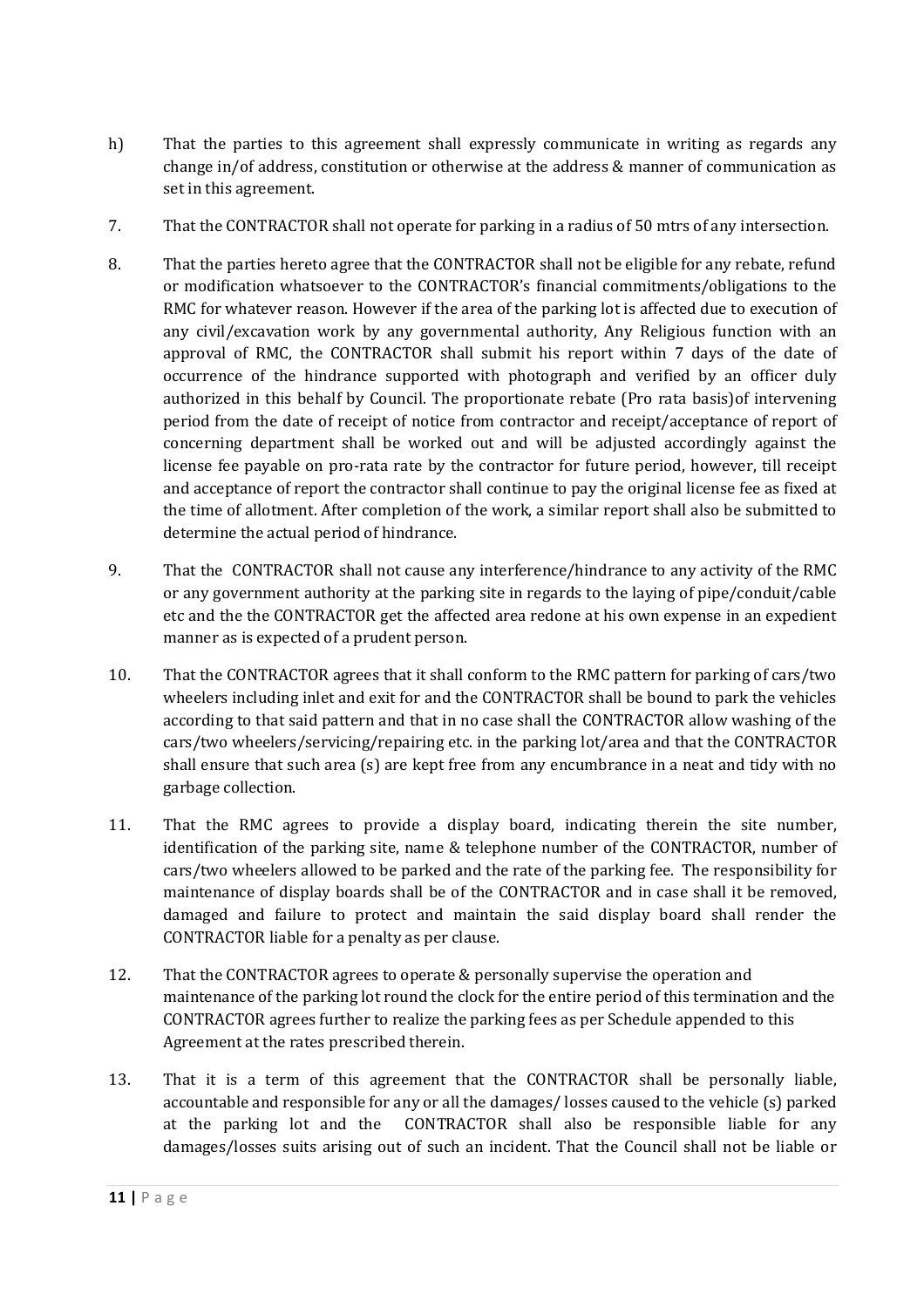responsible for any omissions or commissions by the CONTRACTOR and/or its staff or any third party and the CONTRACTOR shall indemnify the Council for any expense or liability by whatever name called owing to any claim/damages/compensation/award arising out of any direction/order/judgment in any dispute or cause emanating or attributable directly or remotely to any gross omissions or commissions of the CONTRACTOR.

- 14. That the CONTRACTOR shall manage the parking by himself or through his employees, but shall not be allowed to sublet the parking site to any other person. The contract shall be liable to be determined with immediate effect it is noticed by the RMC that in violation of the clause, he has allowed any other person other that his employee, to run the parking lot. A penalty as provided under clause No.45 shall be imposed and if violation continues the Council reserves its right to terminate the allotment with forfeiture of security deposit and balance amount of license fee.
- 15. That the CONTRACTOR shall only employ uniformed Parking Attendants at parking site only after getting their police verification done. The CONTRACTOR shall keep the RMC informed of the particulars of the Attendants deployed by him at the parking site from time to time. The CONTRACTOR shall ensure that all the Parking Attendants wear blue uniforms with Badges displaying their names.
- 16. That the CONTRACTOR shall not store any articles or allow any vendor or encroachment at the parking sites. He shall also not be allowed to erect any structure at the parking site, temporary or permanent. In case such structure has been erected by the CONTRACTOR, he shall be liable for prosecution. Such structure, if erected by the CONTRACTOR unauthorizedly, shall be removed/demolished at the risk and cost of the CONTRACTOR by the RMC. The CONTRACTOR shall not allow encroachment of any kind inside or beyond the parking area. In case any encroachment is found at parking site, the same will be removed without any notice with an imposition of a penalty as per clause.
- 17. That it is a condition of this agreement that the land of the parking site shall always remain the unhindered & exclusive property of the RMC and the CONTRACTOR shall have no claim, right/title or interest of any nature of easement in relation to or in respect thereto.
- 18. That the CONTRACTOR shall keep a complaint book at parking site and shall be made available to the vehicle owners/visitors to note down their complaints. However the RMC through its authorized officials/officer shall have the right to check the Complaint Book for initiating action or taking cognizance as and when it considers it proper.
- 19. If the CONTRACTOR is found parking or letting any parking outside the white line/demarcated line drawn by the RMC, a penalty as provided shall be imposed with the Council reserving its right to tow away such vehicles at the cost of the CONTRACTOR and/or lterminate the allotment with the forfeiture of security deposit.
- 20. The CONTRACTOR shall honour the (FREE) 'Parking Passes/Stickers' issued by RMC to the vehicles of RMC Officers, Members of Council and passes issued by the Central Govt. & Government of NCT of Ranchi with the liberty of the RMC to sign MOU with any association of traders/authority for providing free parking, with any traders association/society/authority which shall also be honoured by the CONTRACTOR of the parking lot without any interference of license fees what so ever.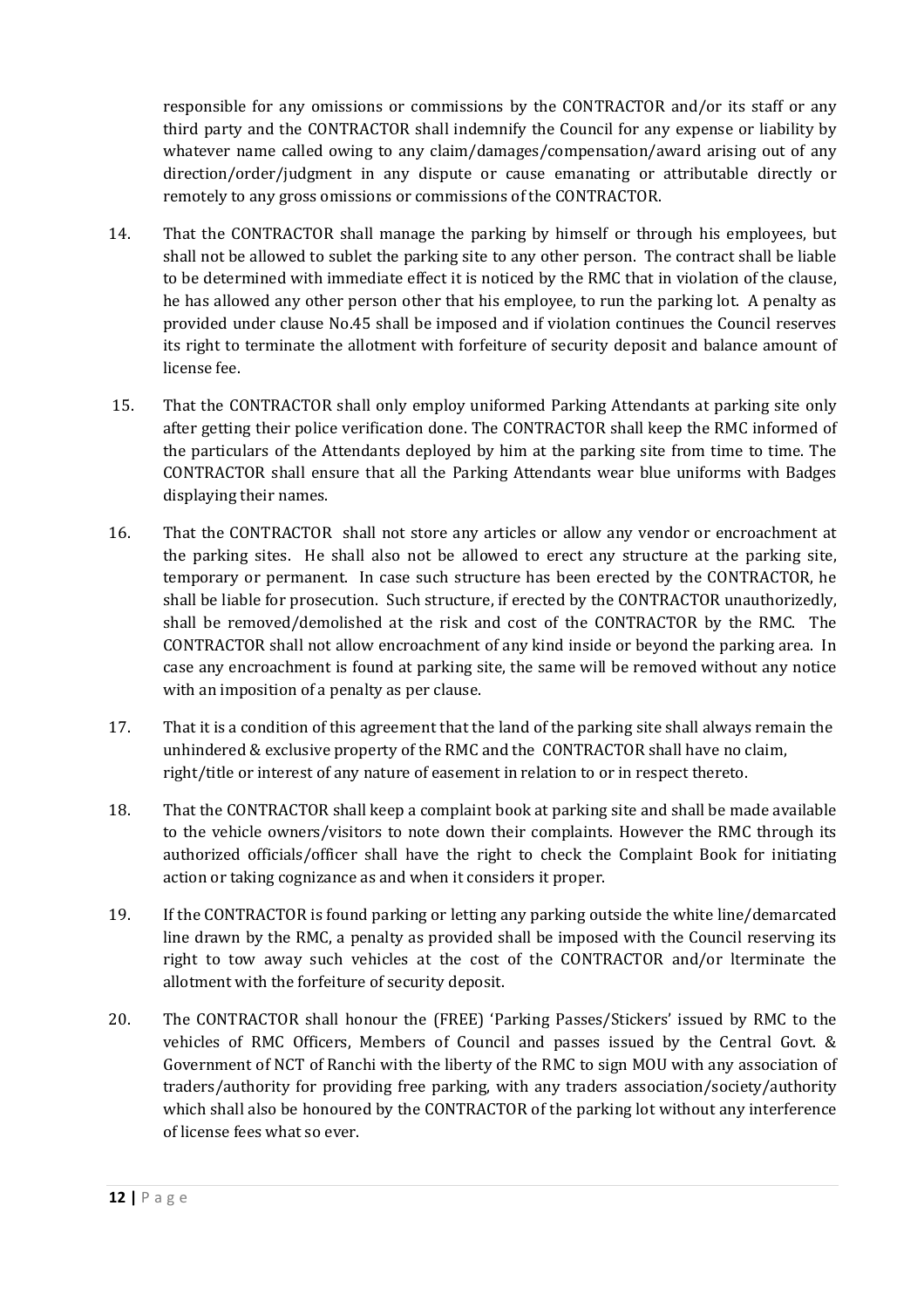- 21. The parking the CONTRACTOR shall have to install "Point of Sale Machine" or "Hand Held Device" or any other machine/device or according to such other directions/instructions issued by the RMC in this regard at his own cost and if any complaint of over-charging is received from the complainant or any violation is noticed, the same shall be investigated by an Officer of the Council and if found true, then a penalty of minimum amount of Rs. Rs.5,000/- for first complaint shall be imposed on the CONTRACTOR and for second and subsequent violation, action shall be taken against the CONTRACTOR as per provision.
- 22. That the parties agree that if parking lot is surrendered/abandoned by the CONTRACTOR during the year, he shall not be entitled for any refund of the balance amount of the license fee lying to his credit and the security amount deposited at the time of agreement shall stand forfeited.
- 23. That it is agreed between the parties that in case the RMC for reasons beyond its control or change in government policy, law or direction by any authority is not able to hand over physical possession of a particular parking lot to the CONTRACTOR, the CONTRACTOR shall accept the alternative parking lots to be offered to him in lieu of the parking lot tendered by him without any demur. However if the CONTRACTOR fails to operate the parking lot at the alternative site, he shall be liable to pay the license fee for the remaining period of the original contract and no refund will be allowed to him on this account. The CONTRACTOR shall run the new parking lot at the rates determined by the RMC for pro-rata basis for the remaining period of the original contract.
- 24. The CONTRACTOR shall provide a board at the entrance displaying "PARKING FULL, KINDLY SEEK ALTERNATE PARKING, in case the parking is full, to avoid inconvenience to the intending visitors to the parking lot at his own cost.
- 25. *Subject to the terms and conditions more expressly contained in this agreement, the RMC shall have the right to terminate the agreement without any notice for the following violations:* -
- (a) If the CONTRACTOR commits breaches of any of the conditions.
- (b) If the CONTRACTOR is declared bankrupt or ceases to exist or is incapacitated by law or otherwise, or is wound up, dissolved or dies.
- (c) If the CONTRACTOR or any of its principal officers is involved in any moral turpitude or any illegal activity in the understanding of the Council or is convicted by any orders of the Court.
- (d) If the RMC has a reason to believe that the parking contract has been transferred/sold or in any way alienated to any third party or that the parking site has been leased, sub-leased, rented or sub-let or in any way alienated or if any money/loan has been raised/procured by pledging, mortgaging or otherwise such parking space.
- (e) If the CONTRACTOR makes any encroachment on the public land.
- (f) If the parking is used in such a way that it obstructs the passage for the pedestrian traffic.
- (g) If the parking site is used for any purpose other than parking of private cars/motorcycles/two wheelers/two wheel motor vehicle etc.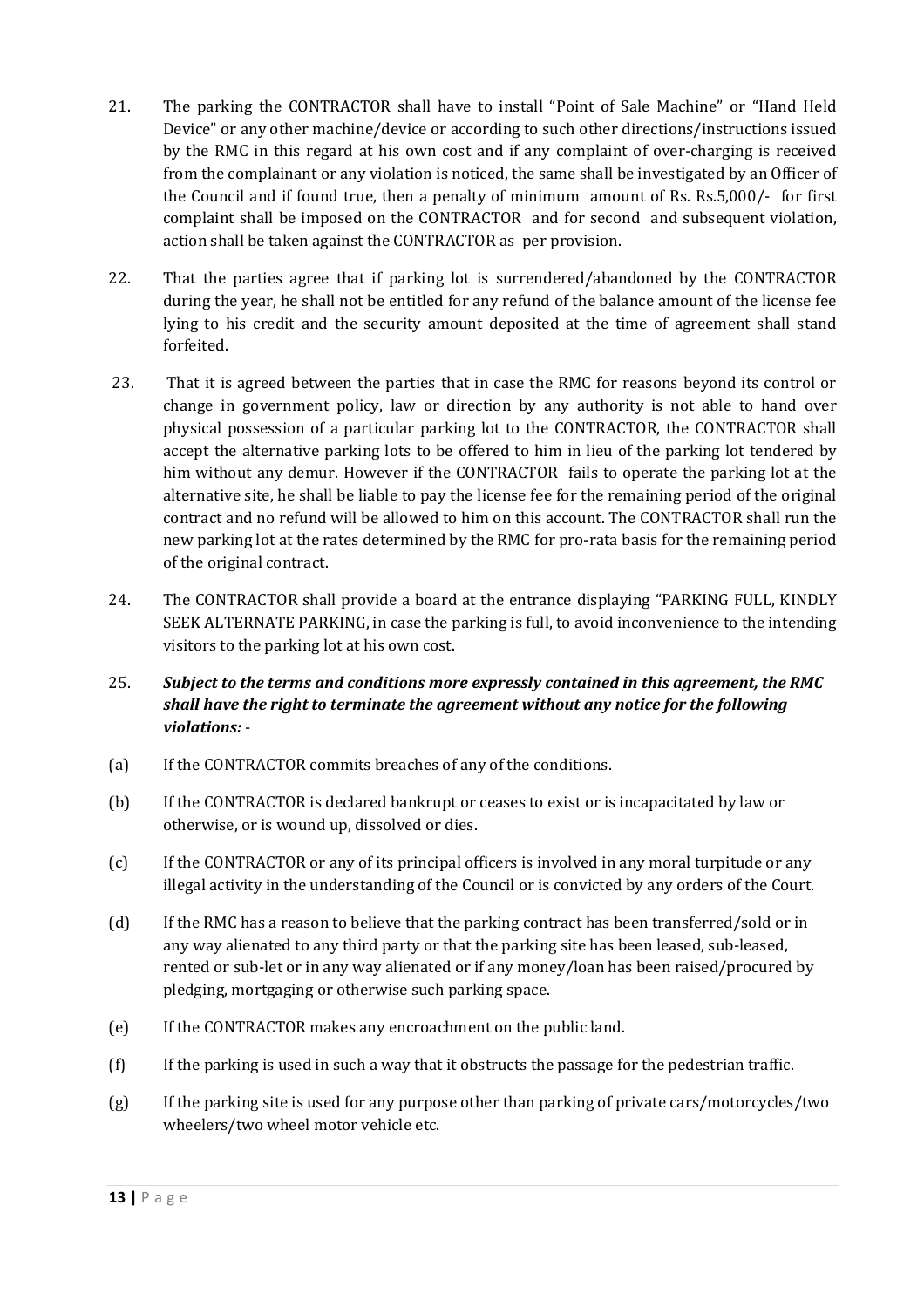- (h) If the CONTRACTOR obstructs the entry of Chairperson/Member of the Council or any other Officer authorized by him/her.
- (i) If the CONTRACTOR charges parking fee not in conformity with the prescribed rates.
- (j) If the CONTRACTOR refuses to park any vehicle when parking space is available.
- (k) If the CONTRACTOR refuses to produce the complaint book to the vehicles owner/RMC.
- (l) If the CONTRACTOR puts up any super-structure in contravention of the terms & conditions.

## **26. MAINTENANCE**

### **a. General Understanding**

The CONTRACTOR shall maintain, at the CONTRACTOR's sole cost and expense the Parking lots, parking ticket vending machines and other machines as RMC may require such as a public address messaging systems.

## **b. OWNERSHIP**

RMC shall have an absolute & exclusive right/title/interest in the parking lot/area/bay used by the CONTRACTOR for parking facilities and in no way shall the user of such property for parking purposes imply of granting any title or ownership to the CONTRACTOR.

### **c. INDEMNIFICATION**

Indemnity

The contractor shall indemnify & remain liable to compensate for all losses incurred by the RMC including the costs of any legal action for such a claim filed against the RMC in an court of law and is decreed against the RMC, the RMC will be entitled to recover the entire amount with full costs.

## **27. NOTICES**

All notices with respect to this Agreement shall be given by Speed Post (Department of Posts)/Registered Post to the parties or to such other person, addresses or telephone numbers as the parties may designate in writing from time to time.

RMC: Municipal Commissioner Ranchi Municipal Corporation Ranchi CONTRACTOR: [Narrate the complete postal address of the contractor]:

## **28. MISCELLANEOUS PROVISIONS**

## INTERPRETATION

Save where the context otherwise requires in this Agreement: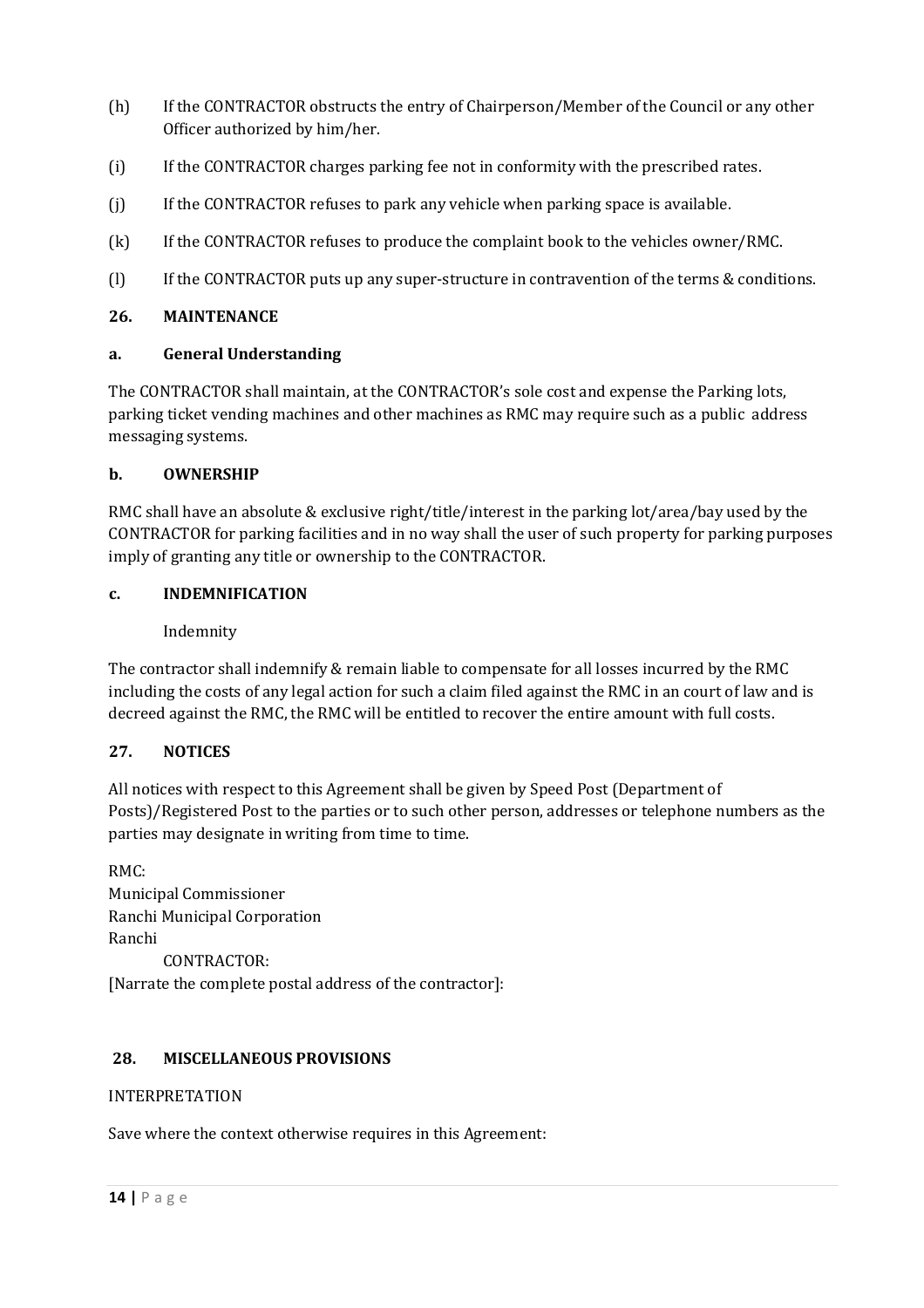- a. Words Importing persons or parties shall include firms and Councils and any organization having legal capacity;
- b. Words importing the singular shall include the plural and vice versa where the context so requires;
- c. References to any law shall include such law as from time to time enacted, amended, supplemented or re-enacted;
- d. Reference to any gender includes a reference to all other genders;
- e. References to the words "include" or "including" shall be construed without limitation;
- f. References to this Agreement or any other agreement, deed, instrument or document shall be construed as a reference to this Agreement and such other agreement, deed, instrument or document as the same may from time to time be amended, varied, supplemented or innovated and;
- g. The headings and titles in this Agreement are indicative and shall not be deemed part thereof or be taken into consideration in the interpretation or construction of this Agreement.

## **29. CONFIDENTIALITY**

Each Party shall hold in confidence and shall use its best efforts to ensure its officers and employees hold in confidence, the terms and conditions of this AGREEMENT and all relevant confidential information. Neither Party shall disclose, publish or make copies of this AGREEMENT or confidential information, unless required to do so by law, without the written consent of the Party to which the information relates. This obligation shall survive the termination of this AGREEMENT for a period of one (1) year from the date of such termination. In addition to any other rights and remedies provided by law or Agreement for breach of the obligations of this Article, the Parties agree that breach of this provision could cause irreparable damage to the other Party and thus that specific performance and injunctive relief shall be available as remedies for such breach.

## **30. ENTIRE AGREEMENT**

Together with the other Agreements referenced herein, this Agreement constitutes the entire Agreement between the parties pertaining to the subject matter contained therein and supersedes all prior or contemporaneous Agreements, representation and understandings of the parties' relative thereto.

## **31. HEADINGS**

The subject headings of the articles and paragraphs in this Agreement are included for convenience only and shall not affect the construction or interpretation of any of its provisions.

## **32. SEVERABILITY**

If any term, provision, covenant, or condition of this Agreement is held by a court of competent jurisdiction to be invalid, void, or unenforceable, the rest of the Agreement shall remain in full force and effect.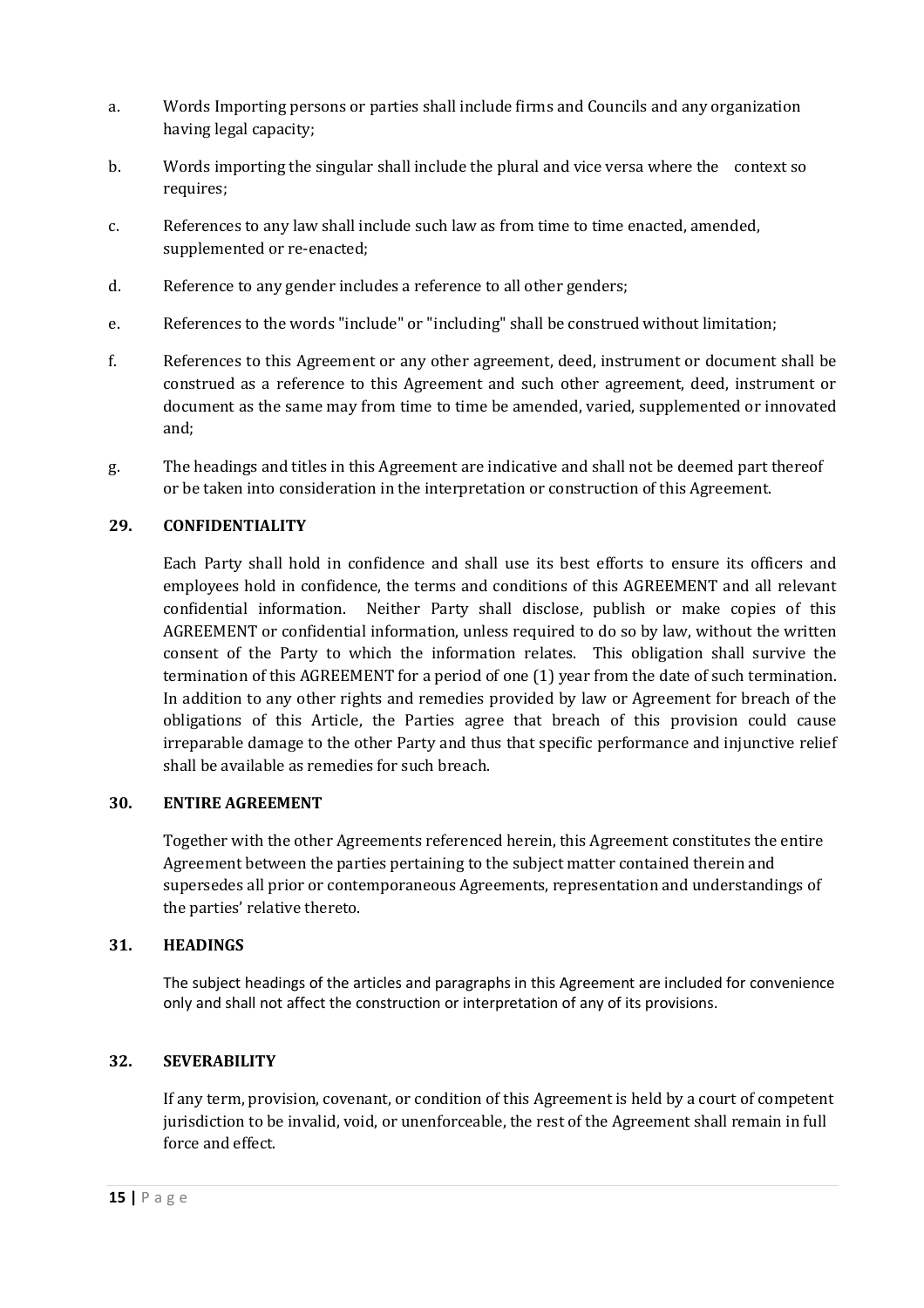## **33. CONSTRUCTION AND INTERPRETATION OF AGREEMENT**

This Agreement, and each of its provisions, terms and conditions, has been reached as a result of negotiations between the parties. Accordingly, each of the Parties expressly acknowledges and agrees that this Agreement shall not be deemed to have been authored by, prepared by, or drafted by, any particular party, and that the rule of construction, to the effect that ambiguities are to be resolved against the drafting party, shall not be employed in the interpretation of this Agreement or in the resolution of disputes.

## **34. AMENDING AGREEMENT**

Future amendments to this Agreement shall be processed by mutual Agreement of the parties and shall be in writing.

## **35. SUCCESSORS**

This Agreement shall be binding upon and shall inure to the benefit of the respective successors and assigns of the parties hereto.

## **36. DISPUTE RESOLUTION**

## **Mediation**

The parties shall use their best efforts to settle amicably all disputes including any unresolved controversy or dispute arising out of or in connection with the existence, interpretation, performance, or termination of this Agreement, arising out of or in connection with this Agreement ("Dispute").

- (i) The party raising the Dispute shall address to the other party a notice requesting an amicable settlement of the Dispute.
- (ii) The Dispute will be referred for resolution between Mr. [ ] of RMC (or any other person duly authorized by RMC) and [ ] of the CONTRACTOR or any other person duly authorized by the CONTRACTOR. The Dispute will then be resolved by them and the agreed course of action documented, within a period of ten (10) days.

## **Arbitration**

 If the parties are unable to resolve the Dispute by way of amicable settlement in accordance as above, the parties shall refer such Dispute for Arbitration. Any dispute or difference of any nature whatsoever or regarding any right, liability, act, omission or account of any of the parties hereto arising out of or in relation to this Agreement shall be referred to the Sole Arbitration of the Principal Secretary, UDD or some other officer nominated by the Principal Secretary, UDD.

The Award shall be made in writing within three months after entering upon the reference or within such extended time with mutual consent of the parties as the Sole Arbitrator shall by writing under his own hands make.

The place of arbitration shall be Ranchi. The language to be used in the arbitral proceedings shall be English. The dispute, controversy or claim shall be decided in accordance with the Indian law.

Each Party shall bear the cost of preparing and presenting its own case, and the cost of arbitration, including fees and expenses of the arbitrators, shall be shared equally by the Parties unless the arbitration award otherwise provides. The award of the arbitration shall be final and binding and neither Party shall be entitled to commence or maintain any action in a court of law upon the Dispute, except for the enforcement of an arbitral award granted pursuant to this part.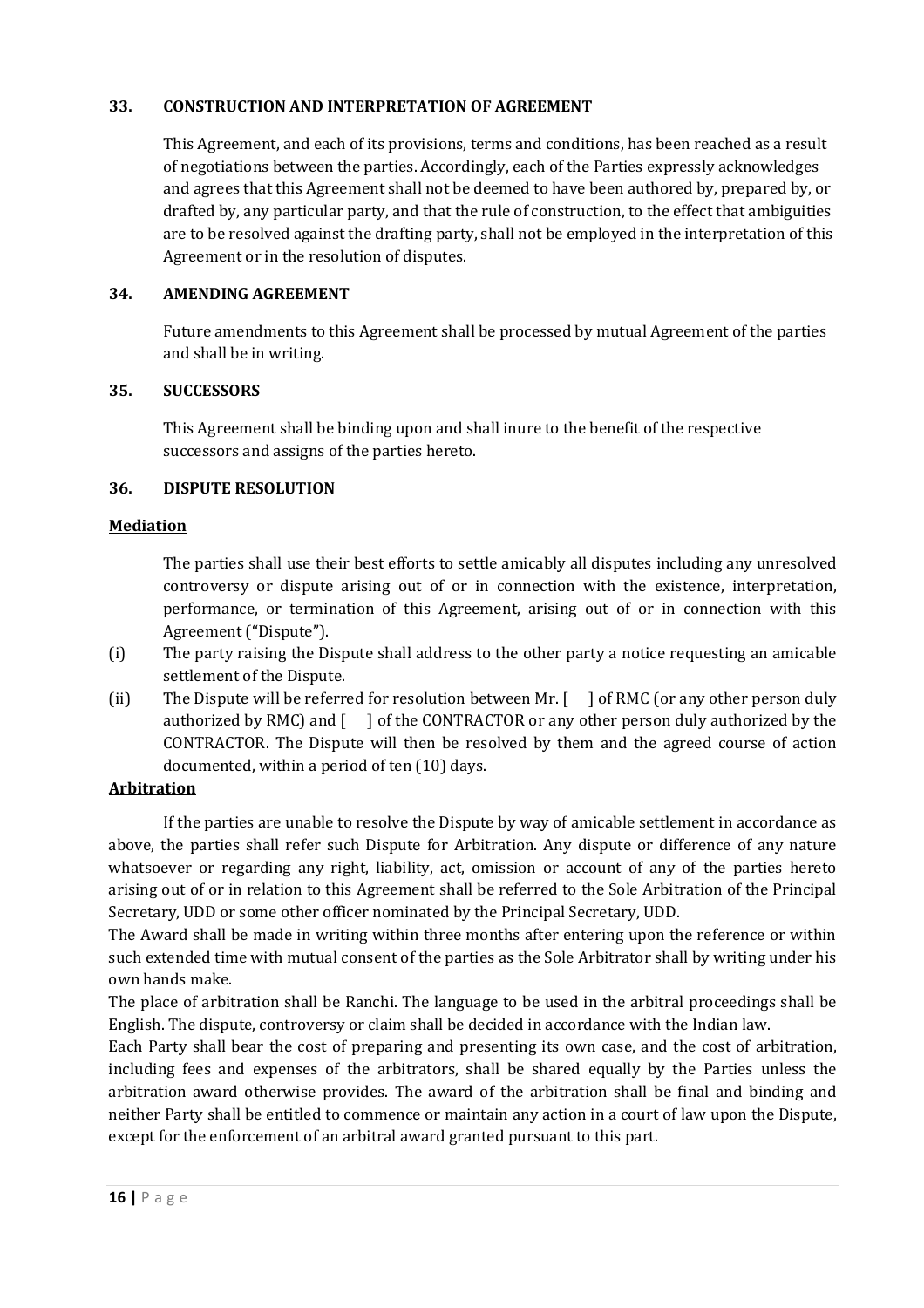## **37. GOVERNING LAW**

This Agreement shall be governed by and construed in accordance with the laws of India. Subject to the dispute resolution provisions as above, the courts of law located in New Ranchi shall have the exclusive jurisdiction to any matter arising out of or in relation to this Agreement.

## **38. GENERAL**

## AUTHORITY

Each party represents that it has the authority to enter into and perform all of the obligations set forth in this Agreement.

## COMPLIANCE WITH LAWS

 Each party shall comply with all applicable central, state and local laws, regulations and ordinances including, but not limited to, the regulations of the India and in case of the CONTRACTOR defaulting in performing any of the above conditions he/she will be debarred for bidding of any tender/NIT of RMC and will be black listed for three years.

## **39. FORCE MAJEURE**

No failure or omission by either Party to carry out or observe any of the terms and conditions of this Agreement shall give rise to any claim against the Party in question or be deemed a breach of this Agreement if such failure or omission arises from any of the causes beyond the reasonable control of that Party, including, without limitation, war, warlike operation, insurrection, riot, fire, explosion; accident; governmental act, material control regulations or orders, act of God, act of the public enemy, epidemic and quarantine restriction provided that the non-performing party has provided the other party with prompt written notice of the obligations it will not be able to perform and has taken all reasonable care to minimize the effect of any such force majeure situation. If a force majeure event that prevents the CONTRACTOR from performing it's obligations under this Agreement, does not end within thirty (30) days, then the Council shall be entitled by written notice to terminate this Agreement.

## **40. WAIVER**

Failure of either party to enforce any provision of this Agreement shall not be deemed a waiver of future enforcement of that or any other provision.

## **41. ASSIGNMENT**

Neither party can assign its rights or delegate its obligations under this Agreement without the prior written consent of the other party.

## **42. ENTIRE AGREEMENT**

This Agreement is the complete and exclusive statement of the agreement between the parties and supersedes any and all prior oral or written communications between the parties relating to the subject matter hereof [\*]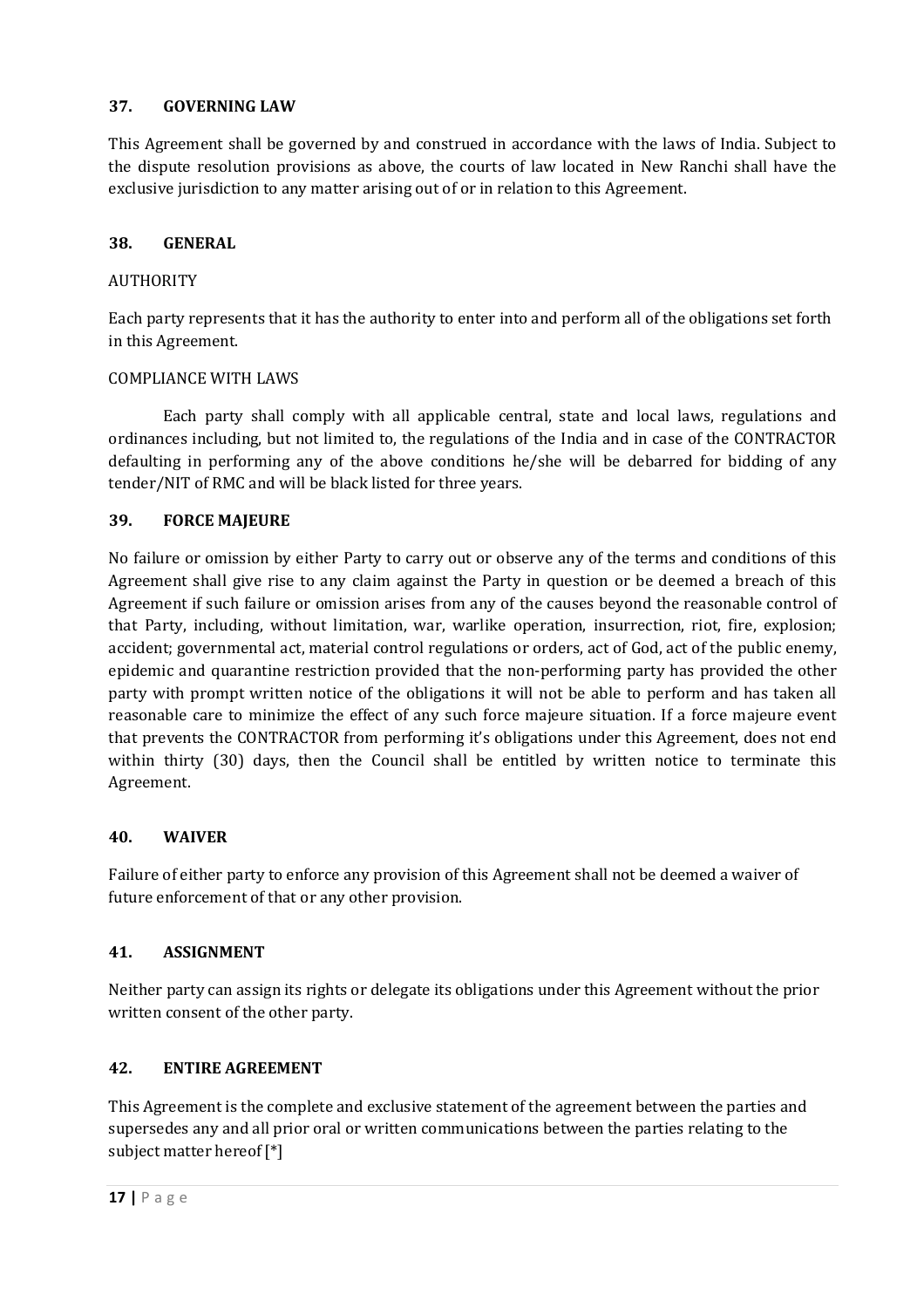## **43. INDEPENDENT CONTRACTING PARTIES**

Both parties are independent Principals. Nothing in this Agreement shall be deemed to create an agency, partnership, joint venture, or employer/employee relationship.

## **44. LOST PROFITS/CONSEQUENTIAL DAMAGES**

In no event shall either party be liable for any lost profits or consequential damages arising out of, or relating to this Agreement.

**45.** That the licensee shall abide by terms and conditions of this agreement and all rules and regulations, orders, instructions that the RMC may from time to time make or adopt or issue for the care, protection and administration of Parking and if any violation in this regard is noticed on the part of licensee, the penalties leviable as noted below will imposed.

| Sr. No. | <b>Offence</b> | <b>Penalty</b>                  |
|---------|----------------|---------------------------------|
| 1.      | <b>First</b>   | 25% of the monthly license fee. |
| 2.      | Second         | 50% of the monthly license fee. |
| 3.      | <b>Third</b>   | 75% of the monthly licence fee. |
| 4.      | Fourth         | One month license fee.          |

 All activities including day to day inspections will be carried out by Officers of different departments of the RMC and their decision on fixing penalty shall be final and binding on the licensee.

IN WITNESS WHEREOF, RMC and the CONTRACTOR have entered into this Agreement as of {the} day of {month} 2016 here at New Ranchi.

Ranchi Municipal Council

Authorized Signatory

Witnesses:

[narrate the particulars of the contractor]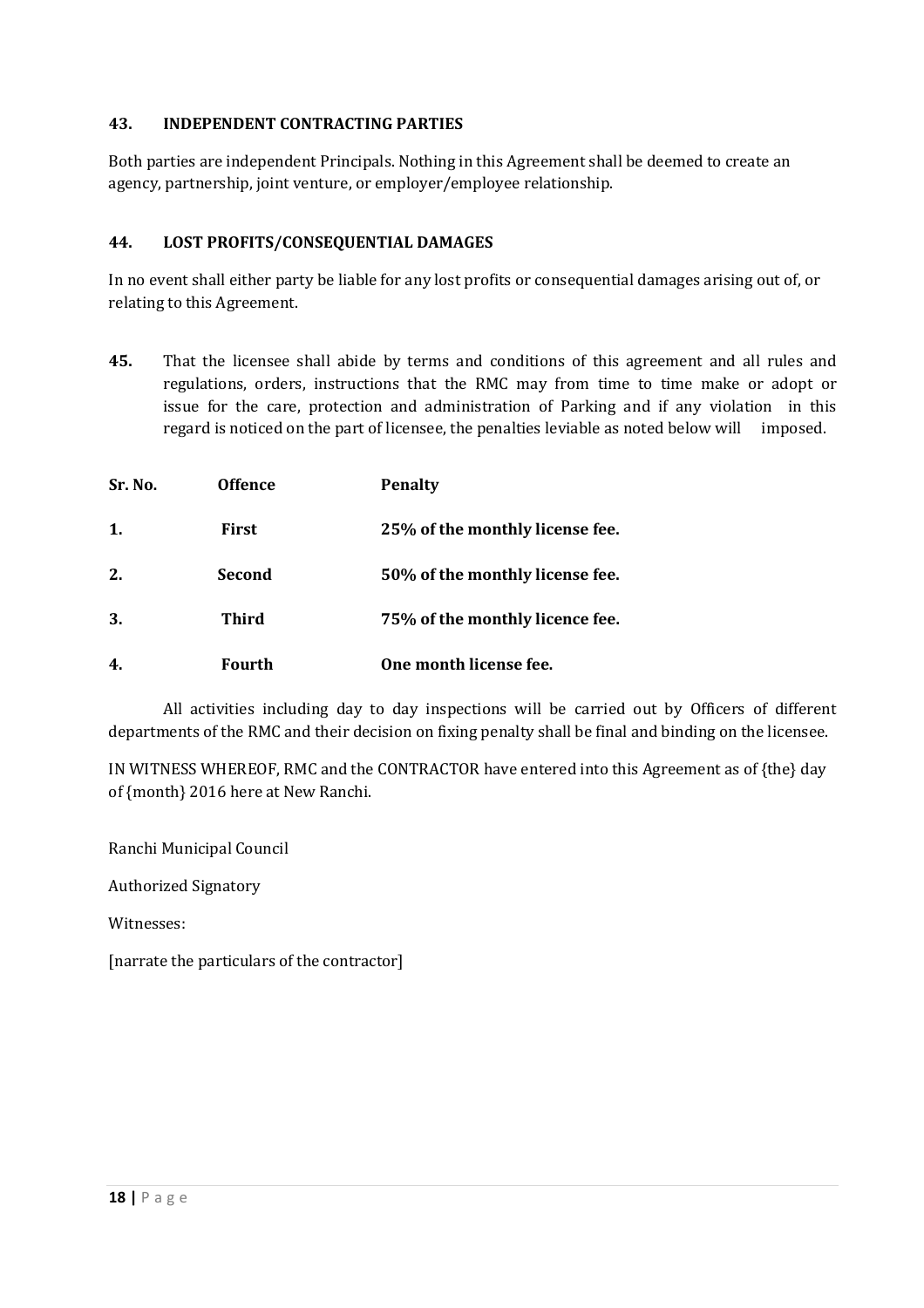## **ANEXXURE – VI**

#### **:: RATE CHART::**

## **Group A (GREEN PARKING)**

| Type of vehicle | Rate of surface parking | <b>Duration</b>                             |
|-----------------|-------------------------|---------------------------------------------|
| 1. Car          | $20/-$                  | First three hours                           |
|                 | 20/                     | For every subsequent hour & part<br>thereof |
|                 | $500/-$                 | Per month                                   |
| Scooter         | $5/-$                   | First three hours                           |
|                 | $5/-$                   | For every subsequent hour & part<br>thereof |
|                 | $250/-$                 | Per month                                   |

### **GROUP B (YELLOW PARKING)**

| 1. Car     | $30/-$   | For first 2 hours                           |
|------------|----------|---------------------------------------------|
|            | $30/-$   | For every subsequent hour & part<br>thereof |
|            | $1000/-$ | Per month                                   |
| 2. Scooter | $10/-$   | For first 2 hours                           |
|            | $10/-$   | For every subsequent hour & part<br>thereof |
|            | $500/-$  | Per month                                   |

#### **GROUP C (ORANGE PARKING)**

| 1. Car  | $40/-$   | For first 1 hours                           |
|---------|----------|---------------------------------------------|
|         | $40/-$   | For every subsequent hour & part<br>thereof |
|         | $1500/-$ | Per month                                   |
| Scooter | $10/-$   | For first 1 hours                           |
|         | $10/-$   | For every subsequent hour & part<br>thereof |
|         | $750/-$  | Per month                                   |

(Note: The facility of monthly charges shall be allowed to the shop owners/ office employees only).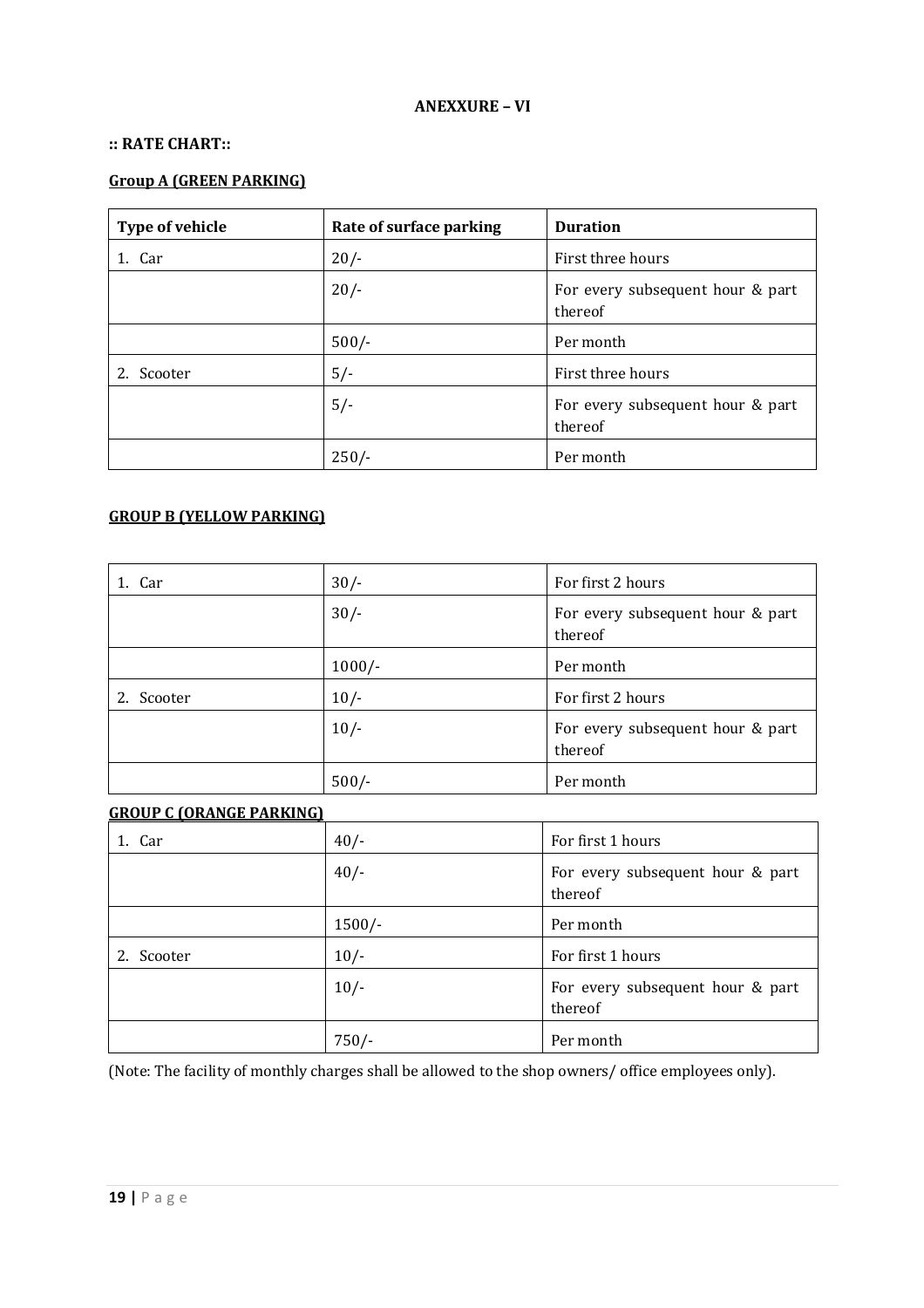## **ANNEXURE - VII**

### **FORMAT FOR FINANCIAL BID**

### (ON COMPANY LETTERHEAD)

To,

The Municipal Commissioner,

Ranchi Municipal corporation

## SUBJECT: FINANCIAL BID - TENDER FOR ALLOTMENT OF AUTHORISED PARKING SITES AT MG ROAD RANCHI UNDER THE JURISDICTION OF RMC

Dear Sir,

With reference to the invitation to Bid in NIT No. ……………………. Dated …………………… for the abovementioned tender, we hereby offer our rates as per the scope of work mentioned in the bid documents. We understand that the Competent Authority is not bound to accept the highest offer and reserves the right to reject any or all offers without assigning any reason. The financial rates are detailed as under:

| <b>NAME OF PARKING SITE</b> | <b>MONTHLY LICENCE FEE</b><br><b>QUOTED</b> (in figure) | <b>MONTHLY LICENCE FEE</b><br><b>QUOTED</b> (in words) |
|-----------------------------|---------------------------------------------------------|--------------------------------------------------------|
|                             |                                                         |                                                        |
|                             |                                                         |                                                        |

We understand that RMC shall not accept those Bids, which are not in conformity to the prescribed terms and conditions.

Thanking you,

Signature & Name of Authorized Signatory with Seal:

Date: \_\_\_\_\_\_\_\_\_\_\_